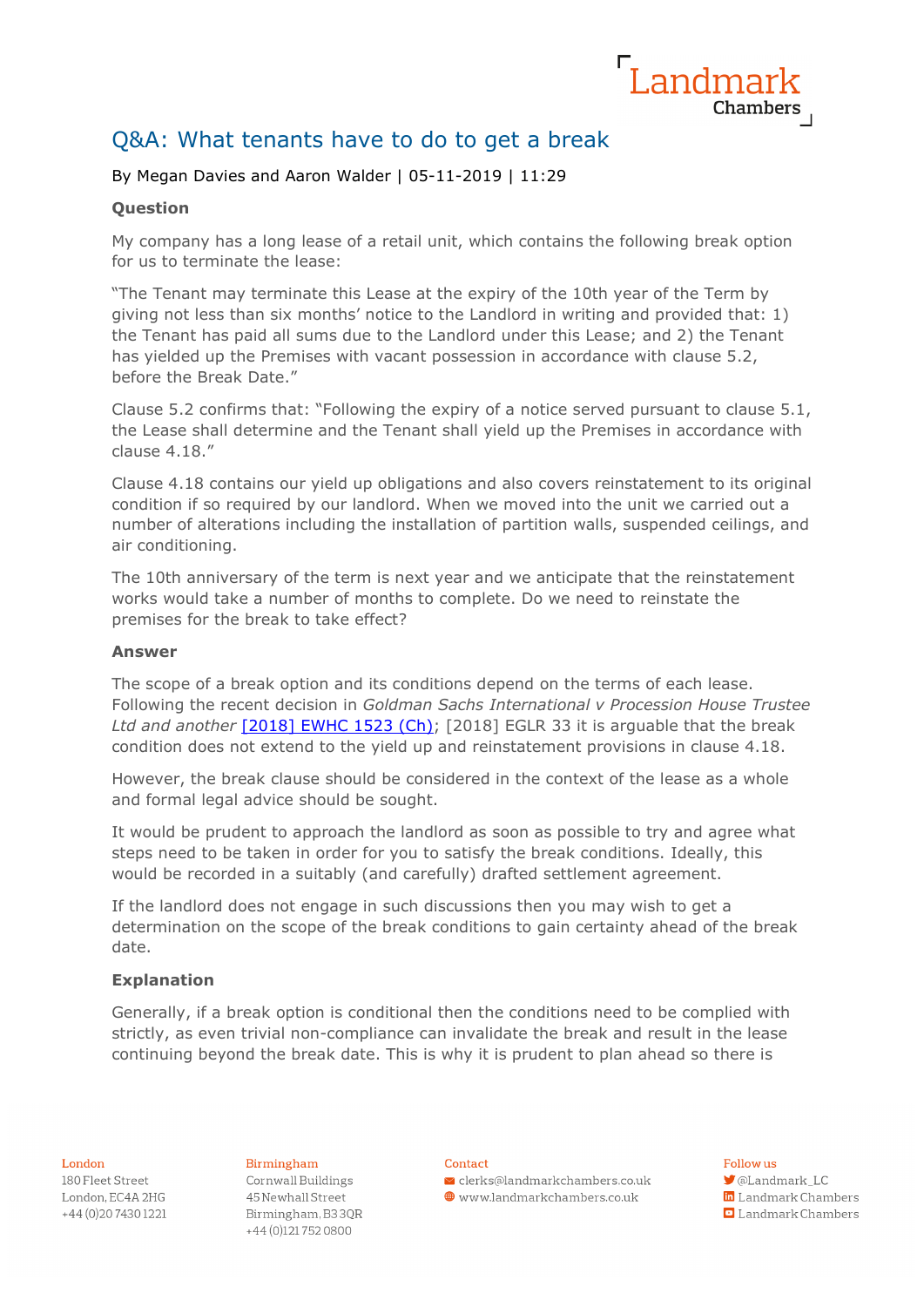

sufficient time to (a) ascertain what the requirements of the break option are; and (b) comply with them.

The first condition in the break clause is for "all sums due to the Landlord under this Lease" to have been paid "before the Break Date". This is widely drafted. The lease should be checked to ascertain what sums will be payable before the break date. The payment history of all sums due throughout the term should also be checked carefully as "all sums due" may include default interest on late payments. In *Avocet Industrial Estates LLP v Merol Ltd* [\[2012\] 1 EGLR 65](http://wordpress.egi.co.uk/https:/wordpress.egi.co.uk/legal/avocet-industrial-estates-llp-v-merol-ltd-and-another/) the failure to pay such interest (£130) by the break date meant the break did not take effect.

Remember, where rent is payable in advance and a break date falls part way through a payment period, the tenant must pay the full period's rent and will not be entitled to a refund for sums relating to the post-break period unless there is an express apportionment to that effect in the lease.

The second condition requires you to yield up the premises with vacant possession in accordance with clause 5.2, which then refers to the yield up and reinstatement obligations in the lease.

Vacant possession is a common break condition, and there are numerous cases dealing with the question of whether vacant possession has been given. In *Riverside Park Ltd v NHS Property Services Ltd* [\[2016\] EWHC 1313 \(Ch\);](http://wordpress.egi.co.uk/https:/wordpress.egi.co.uk/legal/riverside-park-ltd-v-nhs-property-services-ltd-2/) [\[2016\] PLSCS 222](http://wordpress.egi.co.uk/https:/wordpress.egi.co.uk/legal/riverside-park-ltd-v-nhs-property-services-ltd/) the tenant left the premises without removing demountable partitions which it had installed. The court held that the partitions, which were not fixed to the structure of the building and could be removed without damage, were chattels and substantially deprived the landlord of its enjoyment of the premises, so vacant possession had not been given.

Therefore, you may need to obtain advice from a surveyor as to your ability to remove the partitions, suspended ceilings, and air conditioning without damage. If these items are not fixed to the structure, it is likely they will need to be removed in order to give vacant possession and comply with the break clause.

In *Goldman Sachs*, the break option was similarly drafted. It required the tenant to yield up the premises with vacant possession and then referred to the clause in the lease containing the yield up and reinstatement provisions (clause 11). Clause 11 did not set out clearly what the tenant had to do to comply with them. The question, as it is here, was whether the break was conditional on reinstatement. The court held that the natural and ordinary meaning of the break clause was that the tenant only had to give vacant possession for the break to take effect. If the landlord had wanted clause 11 to be strictly complied with as a break condition then this should have been made clear. Given the lack in clarity as to what was needed to comply with it, it was inappropriate for it to be used as a strict measure of the break pre-condition.

Following *Goldman Sachs*, it is arguable that the break clause in your lease requires you to give vacant possession but does not extend to reinstatement in order for the break to take effect. However, the break clause should be considered in the context of the lease as a whole and we would recommend that you obtain formal legal advice as part of your exit strategy.

#### London

180 Fleet Street London, EC4A 2HG +44 (0) 20 7430 1221 Birmingham Cornwall Buildings 45 Newhall Street Birmingham, B33QR +44 (0)1217520800

#### Contact

 $\blacktriangleright$  clerks@landmarkchambers.co.uk  $\textcolor{blue}{\bigoplus}$  www.landmarkchambers.co.uk

## Follow us

**J**@Landmark\_LC in Landmark Chambers

 $\Box$  Landmark Chambers